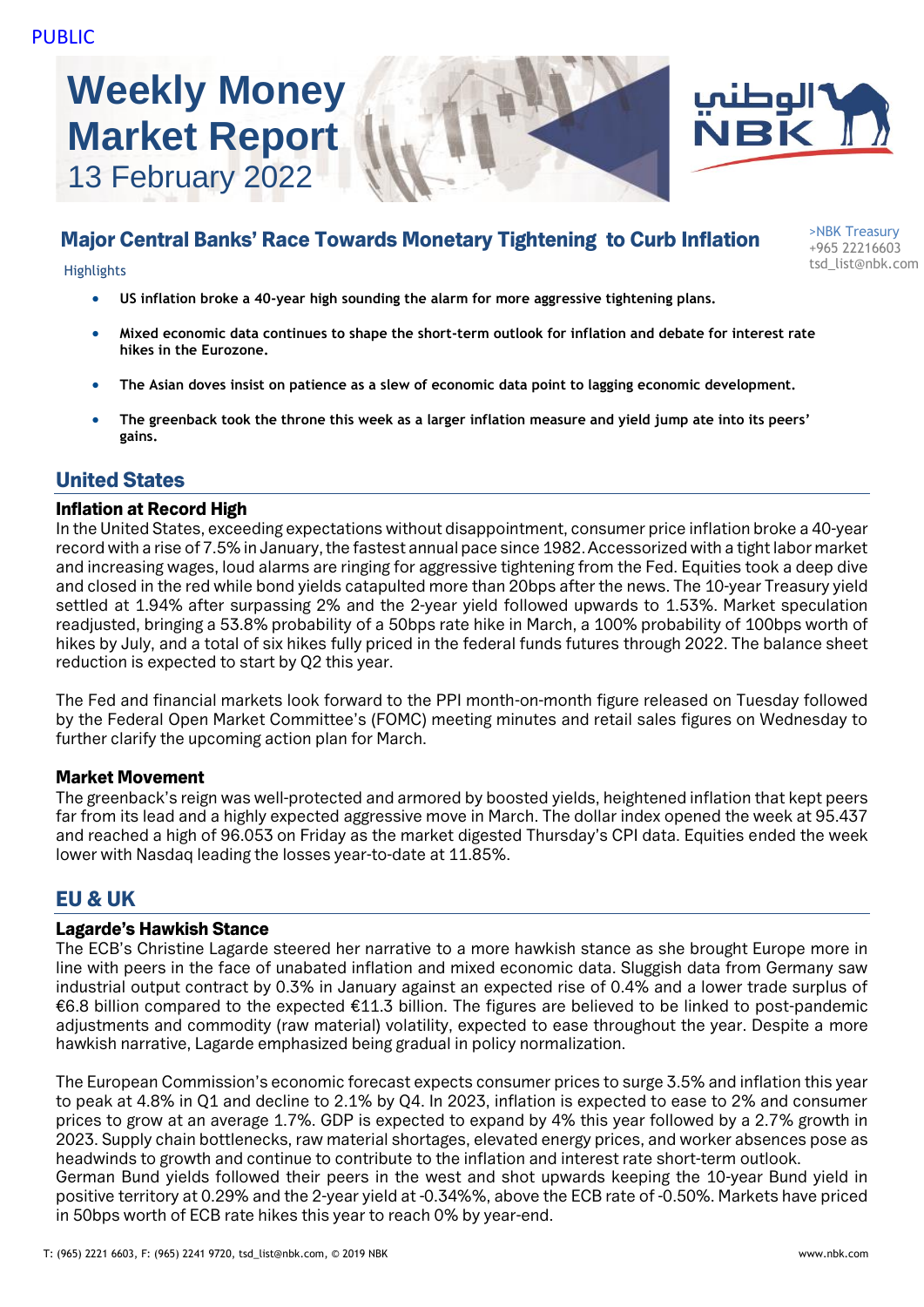

The single currency almost hit 1.15 before a stark fall below 1.14 under the greenback's pressure. Despite a welcomed hawkish move from Lagarde, escalated Bund yields, and inflation expectations, a seemingly slower and more gradual approach to tightening compared a louder and more active approach in the US limited the single currency's gains.

#### UK and Rate Hikes

Worsening worries over the UK economy from bank officials raised concerns and limited support around the recent rate hike. On a less hawkish note, chief economist of the Bank of England (BoE) Huw Pill supported a "measured" rather than "activist" approach to decisions moving forward. However, challenging economic data continue to raise aggressive rate hikes back on the table. The market is pricing in six additional hikes this year pushing the policy rate from 0.50% to end the year at 2.00%.

The cable lost its bullish momentum with concerned economic sounds that disheartened the currency. Although the GDP figure out on Friday came slightly below expectations by 0.1% at 1.0% on quarterly basis, it failed to keep the cable above 1.36 level. Other data that may contribute to the cable's gains throughout the week is the CPI year-on-year figure out on Wednesday, followed by retail sales out on Friday.

## Asia

#### Growth in China

China's economic growth is struggling despite posting a score of 51.4 on the Caixin Services PMI that signaled economic expansion. The economy saw slower business activity, falling export sales, and inflationary pressures picking up slightly in January. December's interest rate cut has so far done little to generate excitement and meaningful gains in the market as worries over a weakening economy and property sector woes persist. Later this week, CPI and PPI year-on-year will be released on Wednesday to monitor further developments.

#### Japan's Fight with Inflation

In neighboring Japan, global commodity inflation contributed to the increase in wholesale prices while households took the hit in wages. Real wages and household spending dipped 0.2% year-on-year while PPI year-on-year rose 8.6% compared to 8.2%. With the current inflation at 0.5%, Bank of Japan (BoJ) officials forecast that inflation will not rise above the 2% target unless the price hikes are accompanied by wage increases.

The yen faltered against the greenback to 116 amid BoJ's attachment to easy monetary policies against an aggressive Fed and strong US yields.

#### Australia's Take on Inflation

Another record high echoing economic recovery stirred inflation concerns and support for an interest rate hike. Household spending jumped 8.2% in Q4 2021 after suffering a sharp drop in the previous quarter. The Reserve Bank of Australia (RBA)'s Phillip Lowe spoke Friday and is under the spotlight to reconsider their dovish stance and outlook for the year. With quantitative easing terminated, a decision will be determined in May this year about the proceeds of matured bonds. Any surprises throughout the week in wage growth and unemployment out on Thursday may provoke more hawkish measures.

The aussie succumbed to pressure from the greenback despite its own economic growth data and rising 10 year yield which stood at 2.17%. The aussie traded between 0.7100-0.7150 amid high US CPI and Lowe's recent dovish trajectory that awaits evidence that shows a sustainable pickup in inflation before any policy decision.

## **Commodities**

#### Demand on Energy

Apart from economic data this week feeding the fire, the commodity rally was fueled further from insecure sentiment around geopolitical tensions and diplomatic efforts. Oil prices have been easily triggered by the supply crunch and high demand.

Diplomatic efforts on the Russian-Ukrainian conflict from French president Emmanuel Macron attempted to ease markets with de-escalation remarks from Russian president Vladimir Putin. Nuclear talks between US and Iran have also spread optimism around potentially remedying the supply shortages with Iran contributing to the production quota before year-end. WTI traded close to \$90 a barrel and Brent was above \$90 a barrel with a